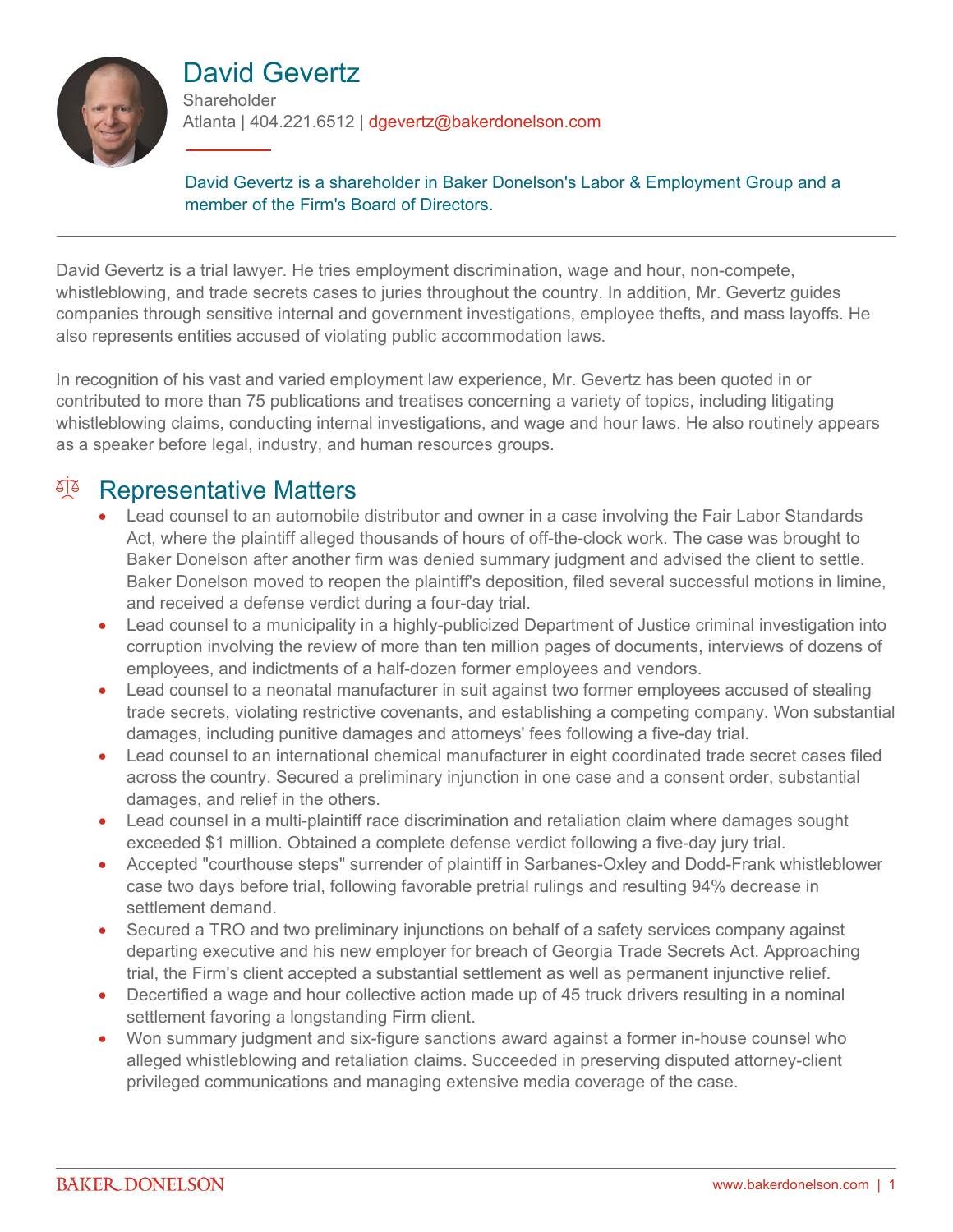- Prosecuted trade secret theft case against a competing agricultural manufacturer, resulting in widespread injunctive relief that crippled the competitor's expansion plans and resulted in substantial seven-figure settlement.
- Defended three coordinated, multi-plaintiff sexual harassment cases brought by the EEOC against a well-known restaurant chain, resulting in nuisance settlements, no adverse publicity, and no new affirmative relief.
- Successfully defended multi-unit apartment complex in DOJ proceedings while countersuing developer for ADA and FHA violations, resulting in significant monetary recovery to our client.
- Won summary judgment motion on novel question of whether employees were paid on an effective piece rate basis. Subsequently succeeded in de-certifying class action lawsuit under the Fair Labor Standards Act.
- Successfully defended a publicly-traded software company against a whistleblowing complaint alleging violations of Securities and Exchange laws and wire fraud, culminating in a summary decision dismissing all claims with prejudice.
- Defeated case brought against a construction management company by a competitor after client lured 30+ engineers to leave, effectively shuttering competitor's Georgia facility. Case was abandoned after we won several initial motions before state and federal courts.
- Defeated preliminary injunction action sought against a lighting manufacturing company following the client's hire of a high-level R&D scientist from a competitor. The plaintiff sought a seven-figure damages award, which it ultimately abandoned as well.

# $\mathbb{X}$  Professional Honors & Activities

- Listed as a top Labor & Employment lawyer in Georgia by *Chambers USA: America's Leading Business Lawyers* since 2009
- AV® Preeminent™ Peer Review Rated by Martindale-Hubbell since 2009
- Selected as one of "Georgia's Super Lawyers" since 2009 and as one of the top 100 attorneys in Georgia by *Georgia Super Lawyers* (2014 – 2018)
- Listed in *Best Lawyers in America*® in Labor & Employment Litigation since 2014 and Employment Law - Management since 2015
- Selected seven times as one of "Georgia's Legal Elite," by *Georgia Trend* magazine
- Named "One of Top Ten Employment Lawyers Under 40" by *Employment Law360* (March 2010)
- Board of Directors Callanwolde Fine Arts Center (2010 2016), Chair (2015 2016)
- Board of Directors Covenant House of Georgia (2006 2013); Chair (2009 2011)
- Board of Directors Atlanta Bar Association, Labor and Employment Section (2015 2017)
- Member Leadership Atlanta Class of 2014
- Managing Director of Advocacy, Baker Donelson (2017 2019); Vice Chair, Labor & Employment Department (2010 – 2015)
- Co-chair American Bar Association, Litigation Section, Employment and Labor Relations Committee (2018 – Present)
- Advisor Employment Opportunities Task Force, Mayor Shirley Franklin's Regional Commission on Homelessness (2005 – 2009)
- Member Alexis de Tocqueville Society of the United Way (2004 2007)
- Anti-Defamation League's Steinberg Leadership Institute (2003)

## $\Box$  Publications

- "Colorado Adds Criminal Penalties to Unenforceable Non-Compete Agreements" (March 2022)
- "Did Time Run Out on Employee's Noncompete," *Litigation News*, American Bar Association (Fall 2020)
- "How Are the Laws Sparked by #MeToo Affecting Workplace Harassment" (February 2020)